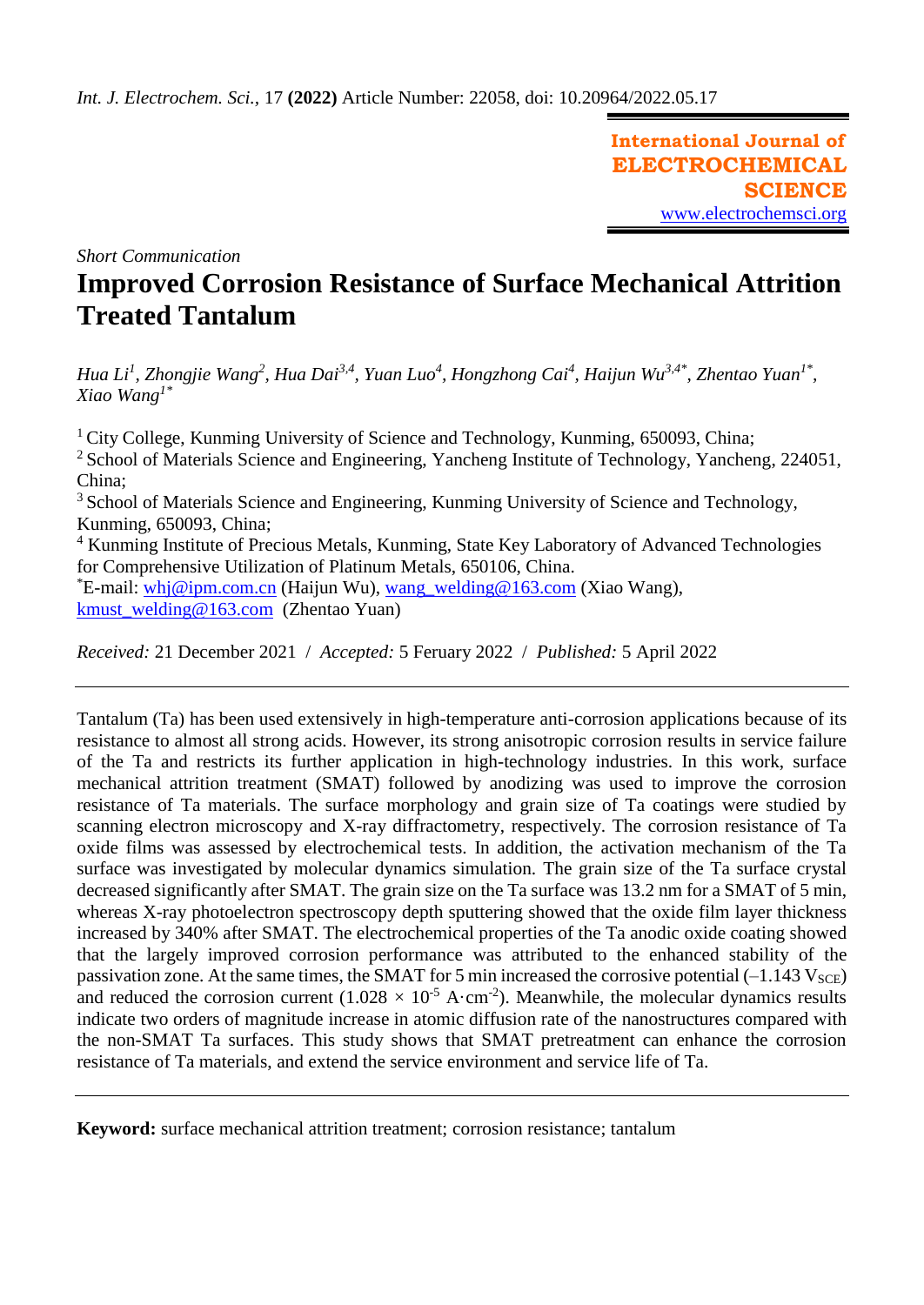# **1. INTRODUCTION**

The continuous development of aerospace technology has increased requirements for hightemperature material properties that can serve in extreme environments, such as strong corrosion and oxidation [1]. Tantalum (Ta) has been used extensively in high-temperature, anti-corrosion environments because of its resistance to almost all strong acids, except hydrofluoric acid [2]. However, its strong anisotropic corrosion results in service failure of the Ta and reduces its application in hightechnology industries [3].

Researchers have conducted extensive research to enhance the corrosion resistance of Ta materials, such as surface anodization, elemental doping modification, and surface activation treatment. Anodic oxidation and process parameter modifications are straightforward, convenient, and applied more often than other approaches. Amsel et al. [4] produced  $Ta_2O_5$  films by the anodic oxidation of Ta in sulfuric-acid electrolyte. Hu et al. [5] demonstrated that the  $Ta_2O_5$  coating enhances the Ti–6Al–4V alloy corrosion resistance significantly. Many studies have shown that doping with elemental Ta enhances the corrosion resistance. Li et al. [6] injected Ta atoms onto the TiNi alloy surface and formed a Ta<sub>2</sub>O<sub>5</sub>/TiO<sub>2</sub> film with a significantly higher electrochemical impedance. In addition, Vallat et al. [7] used plasma etching to enhance the selective deposition of  $Ta_2O_5$  films and obtained a significantly thicker oxide film. The methodologies above have improved the corrosion resistance of the material surface to various extents, however, the results remain unsatisfactory. The anodic oxide film is thin and has a short service life under extreme service conditions, but elemental doping can lead to the formation of microcells and aggravate corrosion. Furthermore, the surface etching is a complex process that cannot be applied on a large scale. Therefore, the search for a simpler surface activation method to enhance the coating thickness and corrosion resistance has been the focus of scientific researchers.

Surface mechanical attrition treatment (SMAT) is a typical approach to modifying the surface characteristics of materials to decrease the surface grain size to the nanoscale level. Previous studies have confirmed that the SMAT, owing to its large specific surface area, high surface energy, and high surface activity, can enhance the material surface activity. For example, Fu et al. [8] reported on the effects of SMAT on the corrosion behavior of commercial pure titanium, and a comparison of current densities at the same polarized potential showed a significant reduction in dissolution current of the treated sample. Meanwhile, the diffusion behavior of Ti atoms in pure nanocrystalline Fe was investigated [9], as described by a vacancy model, first-principles calculations, and experimentally. The results imply that SMAT can increase the surface vacancy concentration and enhance the atomic diffusion rate, which promotes surface film formation.

To improve the Ta corrosion resistance, SMAT pretreatment was carried out before anodizing Ta. The surface micromorphology after SMAT was analyzed by scanning electron microscopy (SEM). The grain refinement effect was examined by X-ray diffractometry (XRD). The corrosion resistance of Ta was assessed by electrochemical testing and the effect of SMAT treatment on the corrosion resistance of Ta was studied by molecular dynamics.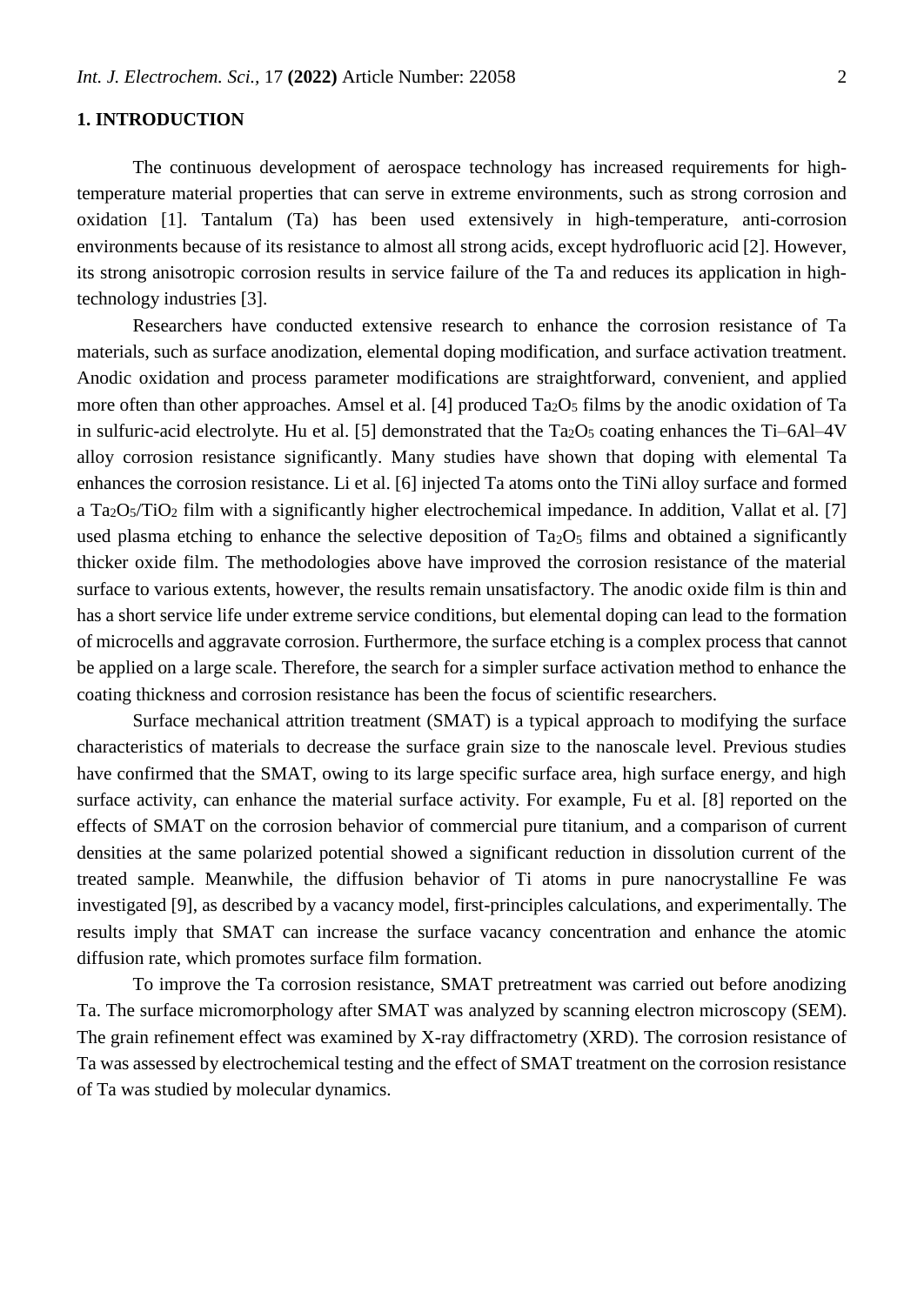## **2. EXPERIMENTAL AND COMPUTATIONAL DETAILS**

# *2.1 Preparation of Ta anodic oxide coatings*

The rolled Ta sheet specimen dimensions were 15 mm  $\times$  15 mm  $\times$  1 mm (Ningxia Oriental Tantalum Industry Co., Ltd., Ningxia, China), and they were vacuum annealed at 800 °C for 1 h. SMAT was performed on annealed specimens with a surface mechanical grinding device as shown in Fig. 1a. Because of the high density of impact of the SiC balls on the specimen surface (the test parameters were SiC spheres with an 8-mm diameter and a vibration frequency of 50 Hz), nanocrystalline layers formed on the material surface.

The principle of surface nanosizing is shown in Fig. 1b. When the spheres impact the surface, they deform the grains compressively near the surface, which results in grain fragmentation and refinement. The degree of refinement on the surface is higher than the degree of refinement on the inside, with an asymptotic increase in the degree of nanosizing as the grinding time is enhanced. The test with 2 and 5 min of mechanical grinding was labelled Ta<sub>SMAT2</sub> and Ta<sub>SMAT5</sub>, respectively, compared with Ta without mechanical grinding.



**Figure 1.** (a) SMAT device, the SiC spheres hit the surface of the specimen above the shaking box with different velocities and directions, and the pipe is a vacuum extraction device. (b) SMAT operating principle, the closer the area to the surface, the smaller the grain size was (red area).

The specimens were degreased by a combination of ultrasonic degreasing with acetone and cathodic degreasing with dilute sulfuric acid. Anodic oxidation was carried out in a conventional twoelectrode system with Ti sheets as the anode and graphite plates as the cathode, with a cathode-to-anode plate area ratio of 3:1 and a plate spacing of 5 cm. Before anodic oxidation, high-purity nitrogen was introduced into the electrolyte to remove oxygen that was mixed in the electrolyte. The tests were anodized in a 0.5 M H<sub>2</sub>SO<sub>4</sub> solution with 20 V as the anodizing potential, at 25<sup>o</sup>C and with an anodizing time of 600 s.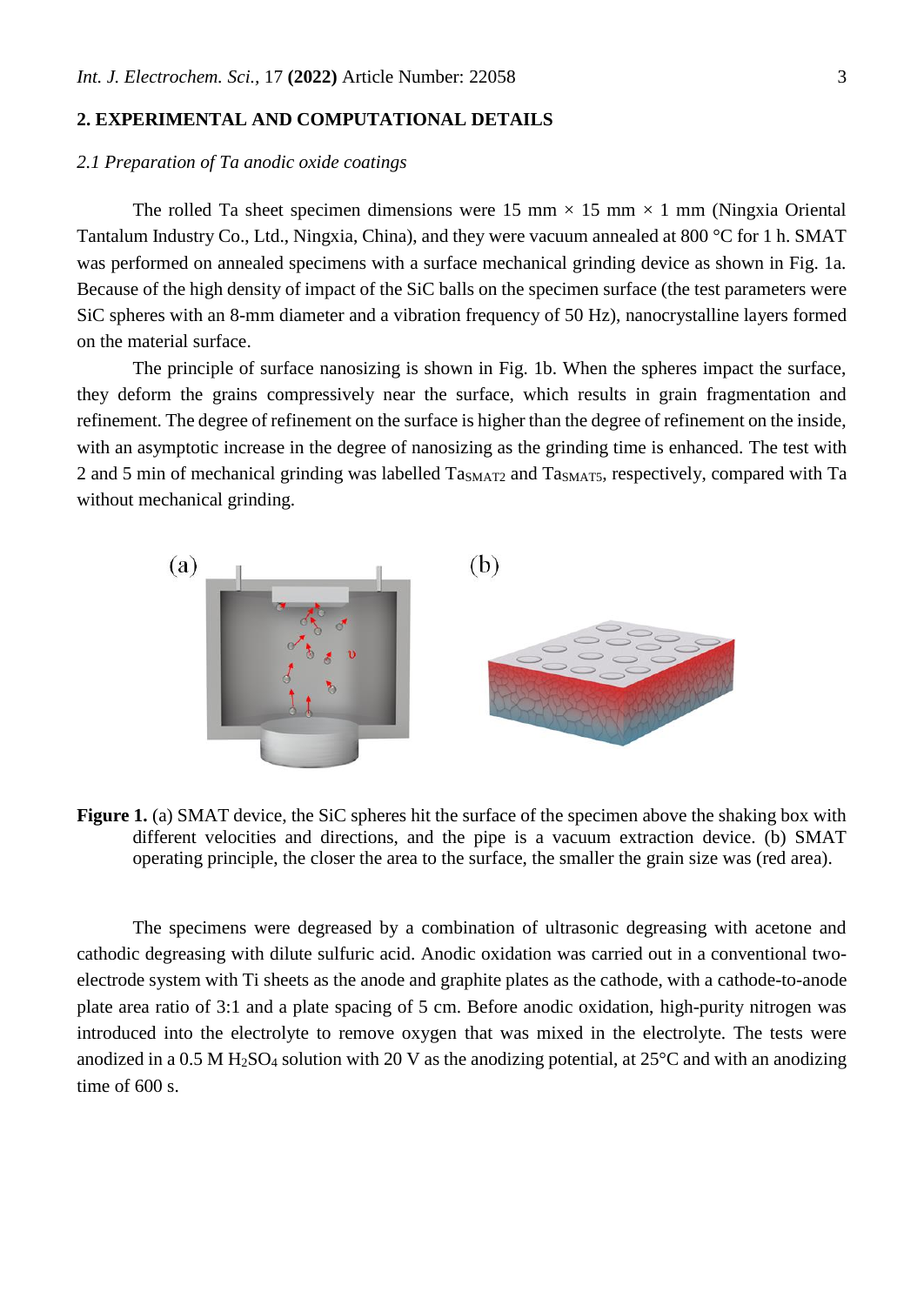## *2.2 Materials characterization and electrochemical measurements*

The surface morphology of the films was obtained by SEM (XL-30Philips, Japan). The phase compositions and average crystallite sizes were determined by XRD with Cu–Kα radiation (tube voltage: 40 kV, tube current: 200 mA for structural analysis). XRD analysis was performed with a scanning speed of 1°/min and a 2θ range of 10–100° for wide-angle XRD patterns.

Electrochemical measurements were performed on a CHI660E electrochemical workstation (CH Instruments, Shanghai). A three-electrode system consisted of a reference electrode (saturated calomel electrode, SCE), counter electrode (Pt sheet), and working electrode (10 mm  $\times$  10 mm  $\times$  2 mm Ta coating). Electrochemical measurements were tested in 3.5 wt % NaCl solution at room temperature. Potentiodynamic polarization curves were measured from −3.5 V to 7.0 V at 0.5 mV/s. Corrosion parameters, such as the corrosion potential  $(E_{\text{corr}})$  and corrosion current density ( $i_{\text{corr}}$ ) were calculated by Tafel extrapolation of the cathodic slope.

## *2.3 Molecular dynamics simulation*

A polycrystalline model was built using Atomsk software, and the structural characteristics were simulated by molecular dynamics simulations using the LAMMPS program. Three configurations were simulated, with particle numbers including one, five, and ten crystals in a 100 nm  $\times$ 100 nm  $\times$ 100 nm box. The Ta potential function (Ta.eam/alloy) that was developed by Li et al. [10] was chosen from among the potential functions.

The setup was subjected to a 10 *ps* relaxation at 300 K to bring it as close to thermodynamic equilibrium as possible before the simulation began. The simulations were run in an NPT ensemble with a Nose/Hoover temperature thermostat with  $k_B T/K_{Reff} = 10^{-3}$  and a Berendsen pressure barostat during the relaxation. Surfaces were created by deleting atoms in the 6-nm length region of the *c*-axis by using an NPT ensemble. During the run, data on the system temperature, potential energy, and kinetic energy were gathered, and the atoms' root-mean-square displacement was computed at 300 K.

## **3. RESULTS AND DISCUSSION**

#### *3.1 Surface morphology of the Ta coating*

Figure 2 shows the SEM image of the Ta plate before and after SMAT. As shown in the figure, the untreated surface was relatively smooth and many cracks were generated on the Ta plate surface after mechanical grinding treatment for 2 and 5 min because of the violent plastic deformation of the Ta surface, which was triggered when the SiC balls repeatedly hit the Ta surface at a high rate. According to Lu et al. [11] surface nanosizing caused the surface to break up after process hardening, which boosted the surface energy and provided more diffusion channels for atomic diffusion. A comparison of the number of surface cracks for various SMAT times showed that the number of cracks after mechanical grinding increased, as the mechanical grinding time increased.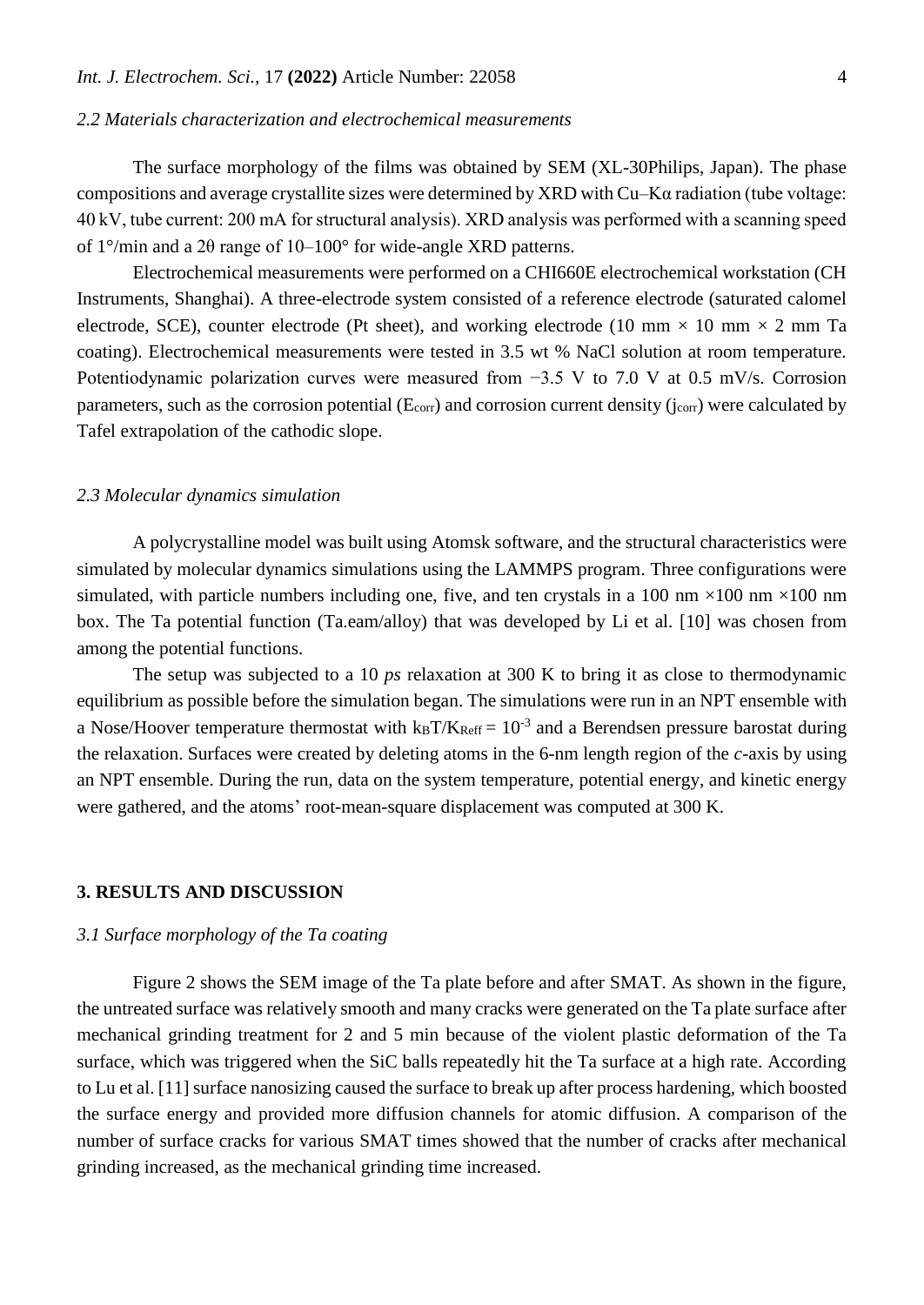

**Figure 2.** Scanning electron micrographs of Ta surface before and after SMAT (a) Ta, (b) Ta<sub>SMAT2</sub>, (c) TaSMAT5. (The dark regions represent nanopores or surface defect, and the gray regions represent substrate)

Figure 3 shows the XRD spectrum of the Ta, Ta<sub>SMAT2</sub>, and Ta<sub>SMAT5</sub> samples. It can be seen that the intensity of the diffraction peaks of the Ta<sub>SMAT2</sub> and Ta<sub>SMAT5</sub> sample was less than that of the original coarse crystalline sample relative to the untreated Ta sample, with the (200) and (211) and (310) diffraction peaks being broadened significantly. The ease of slip differs from one crystal plane to another because of the different punctuated resistances to dislocation movement of each crystal plane, which resulted in different degrees of broadening of each crystal plane in the XRD diffraction spectrum.

Diffraction peak broadening results mainly from grain refinement after SMAT. The broadening of the half-height of the diffraction peak is inversely proportional to the lattice size. Therefore, the increase in half-height width indicates that mechanical grinding treatment can reduce the grain size significantly. The average grain size of the Ta,  $T_{\text{as}_{\text{MAT2}}}$ , and  $T_{\text{as}_{\text{MAT5}}}$  samples was 73.8, 37.1, and 13.2 nm, respectively, as calculated by the Scherrer formula [12], which indicates that the grain size on the specimen surface was reduced significantly and the grain boundary concentration increased after SMAT.



**Figure 3.** XRD analysis of Ta before and after SMAT. Test parameters: the phase compositions and average crystallite sizes were determined by XRD with Cu–Kα radiation (tube voltage: 40 kV, tube current: 200 mA for structural analysis). XRD analysis was performed with a scanning speed of 1°/min and a 2θ range of 10–100° for wide-angle XRD patterns.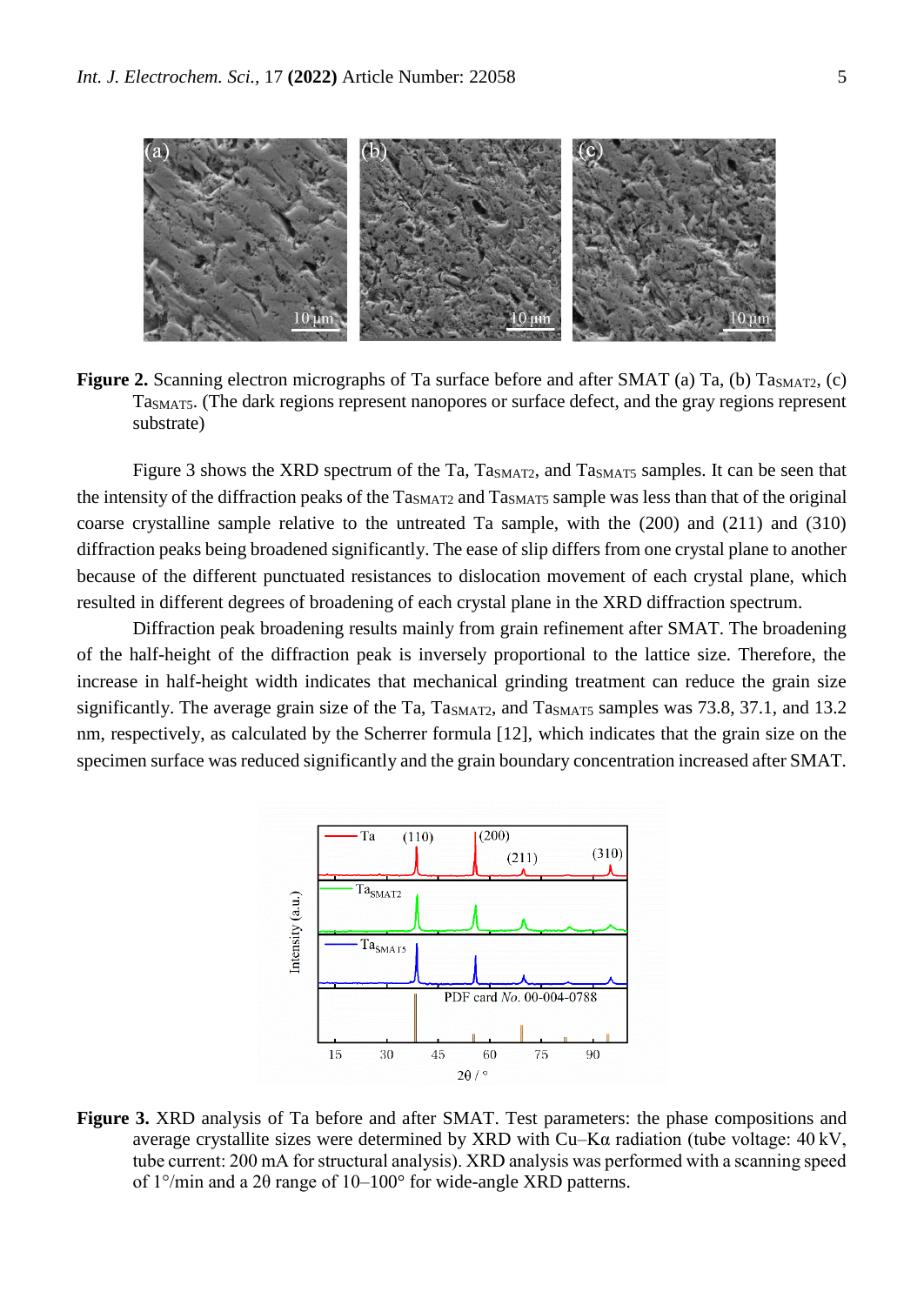## *3.2 Depth sputtering analysis of Ta anodic oxide coating*

After anodizing, the oxide film layer thickness was assessed by XPS depth sputtering. The depth sputtering diagrams before and after SMAT are shown in Fig. 4, where the atomic percentage of elemental O was used as a criterion for the disappearance of the oxide film. The oxide film thickness of Ta was  $\sim$ 200 nm, and when the depth of the Ta<sub>SMAT2</sub> and Ta<sub>SMAT5</sub> specimens reached 462 and 880 nm, respectively, the surface of the Ta<sub>SMAT2</sub> and Ta<sub>SMAT5</sub> specimens had zero percent elemental O, which indicates that the oxide film layer thickness increased by 131% and 340% after SMAT. The results imply that SMAT contributes to the oxide film growth.



Figure 4. XPS analysis of thickness of mechanically ground Ta anodic oxide film (a) Ta, (b) Ta<sub>SMAT2</sub>, (c) Ta<sub>SMAT5</sub>. A  $4 \times 4$  mm<sup>2</sup> area of the surface oxide film was sputtered using an Ar<sup>+</sup> beam by multifunctional X-ray photoelectron spectroscope (PHI5000 Versaprobe-II).

# *3.3 Electrochemical properties of Ta anodic oxide coating*

The electrochemical properties were investigated to assess the effect of SMAT on the corrosion performance of the Ta surfaces. A higher corrosion potential implies less corrosion, whereas a lower corrosion current implies a slower corrosion rate. Figure 5 shows the potentiodynamic polarization curves before and after SMAT. The corrosion potential ( $E_{\text{corr}}$ ) of Ta<sub>SMAT5</sub> was  $-1.143$  V<sub>SCE</sub> whereas the  $E_{\text{corr}}$  of Ta<sub>SMAT2</sub> and Ta was  $-1.206$  V<sub>SCE</sub> and  $-1.297$  V<sub>SCE</sub>, respectively. Ta<sub>SMAT5</sub> had the lowest corrosion current (1.028  $\times$  10<sup>-4</sup> A·cm<sup>-2</sup>) compared with Ta (2.618  $\times$  10<sup>-4</sup> A·cm<sup>-2</sup>) and Ta<sub>SMAT2</sub> (2.334  $\times$  10<sup>-4</sup> A·cm<sup>-</sup> <sup>2</sup>) samples. The SMAT can increase the corrosive potential and reduce the corrosion current, which implies that the anodic oxide film that was produced after SMAT had a better corrosion resistance.

After a short period of dissolution, the polarization curve of the SMAT samples showed typical passivation characteristics in the range of corrosion potentials from  $-0.3$  to 1.0 V<sub>SCE</sub>, with a passivation zone of a dimensional passivation current density of  $\sim 0.3$  mA $\cdot$ cm<sup>-2</sup>. Passivation was caused by the formation of a dense oxide film on the Ta surface, which prevents the corrosion reaction from occurring.

At the  $E = 0.0$  V<sub>SCE</sub> position, an increase in current density occurs in the sample specimen. According to Oliveira et al. [13], the increase in current density in the kinetic potential polarization curve reflects oxide film rupture, and the subsequent decrease in current density reflects the occurrence of repassivation on the sample surface. The current density of the dimensional passivation after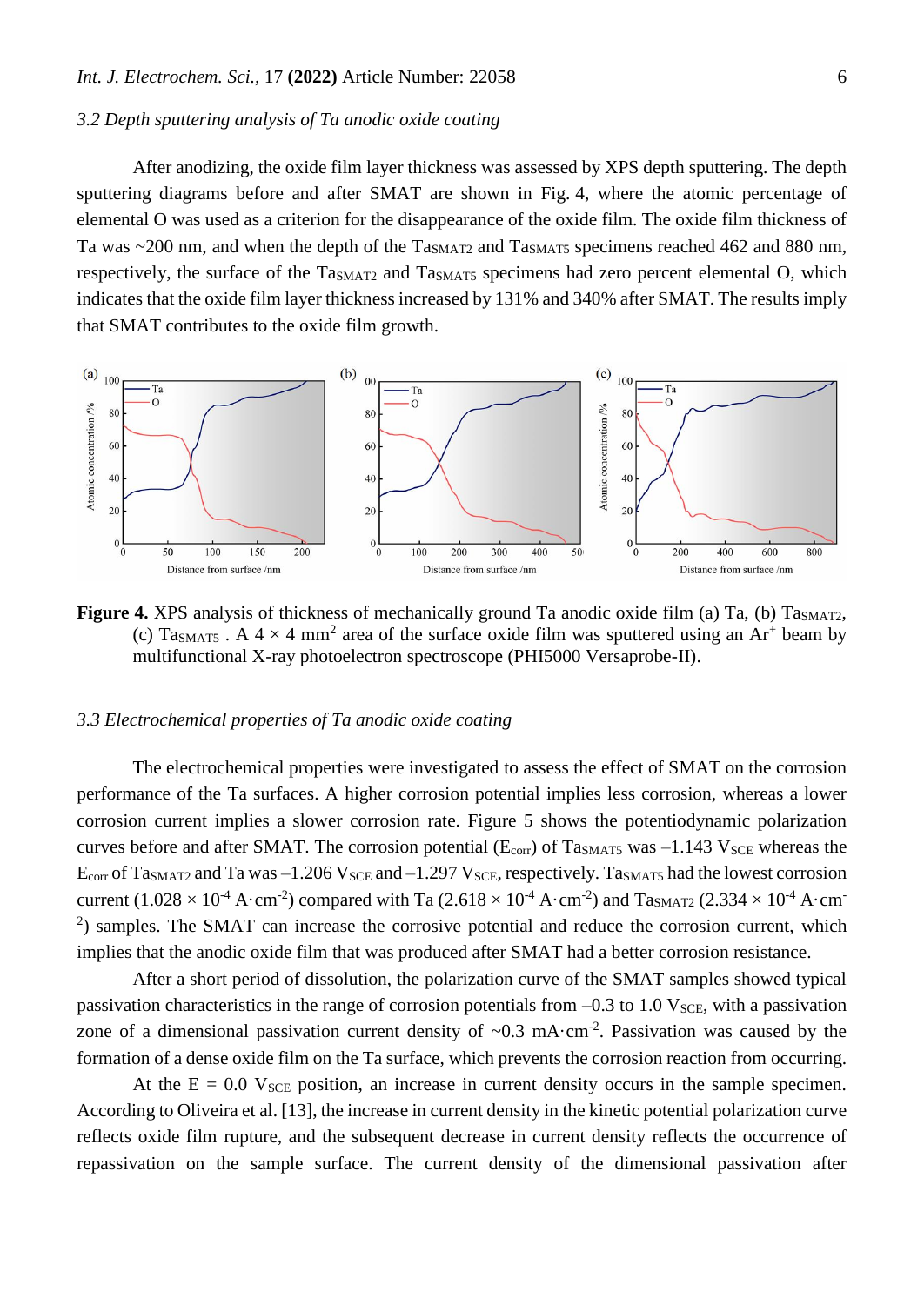repassivation is higher than that of the first passivation and increases slowly with current density. After repassivation the current density was higher than that of the first passivation and increased slowly with an increase in voltage, which indicates that the newly generated oxide film was not as dense as the original oxide film. The oxide film of the Ta<sub>SMAT2</sub> and Ta<sub>SMAT5</sub> sample remained stable during the kinetic potential polarization curve, and the j<sub>corr</sub> of the Ta<sub>SMAT5</sub> and Ta<sub>SMAT2</sub> sample was approximately half an order of magnitude lower than that of the Ta sample, which reflects the excellent stability of the Ta<sub>SMAT5</sub> and TaSMAT2 sample in the corrosive medium.



**Figure 5.** Potentiodynamic polarization curves analysis of Ta anodic oxide film (a) Potentiodynamic polarization curves (b) Enlarged view of Tafel area.

The effect of SMAT on the oxide film on the Ta surface was investigated by using electroimpedance spectroscopy (EIS). Figure 6a–b shows the Nyquist plot and Bode plot in a 3.5 wt.% NaCl solution, respectively. One of the Nyquist plots has an incomplete capacitance arc. The size of the diameter of the capacitive arc indicated that a longer mechanical grinding time contributed to the corrosion resistance. The Bode diagram shows that the mechanically ground sample had a capacitive resistance behavior, with a phase angle peak in the range of  $10^0$ – $10^3$  Hz. The phase angle peak was less than 90°, which indicates that the oxide film does not exhibit the desired capacitive behavior. As the mechanical grinding treatment time increased, the maximum phase angle peak approached 90°. A wider range of maximum value maintained a phase angle that was closer to the electrochemical response characteristics of the ideal capacitance. This result suggests that the SMAT helps to improve the oxide film stability, reduces charge transport, and provides an excellent barrier to Cl penetration [14].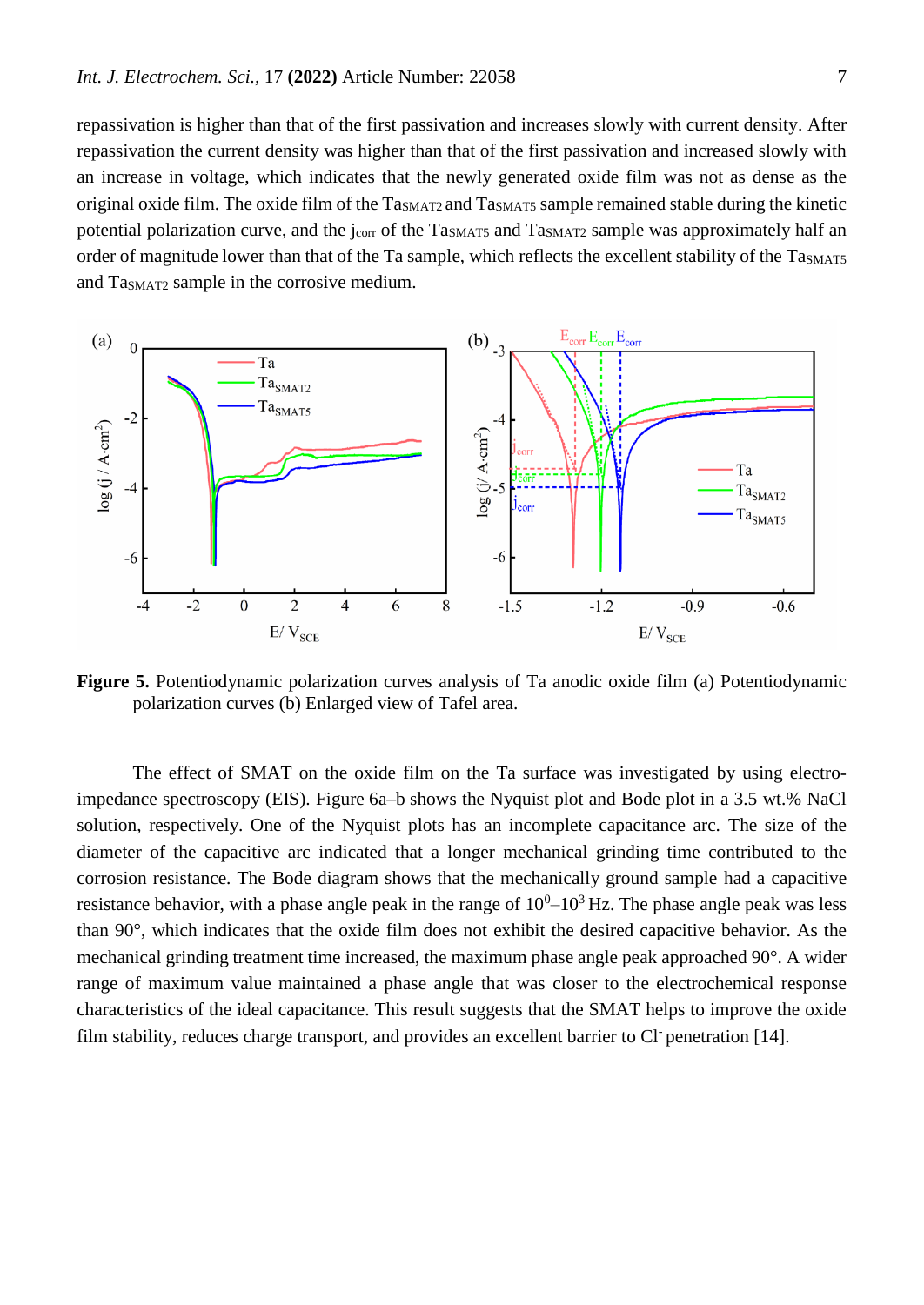

**Figure 6.** Impedance analysis of Ta anodic oxide film (a) Nyquist plot and (b) Bode plot

The fitted circuit was used to investigate the corrosion resistance of the film layer. The anodic oxide surface model is shown in Fig. 7a with the presence of an oxide film pore layer on its surface and a dense oxide layer and substrate beneath. Therefore, the undesirable capacitance was replaced by the equivalent original (CPE) in its fitted circuit, whose value can be obtained by:

$$
Z_{\rm CPE}(\omega) = \frac{1}{Q(j\omega)^{\alpha}}
$$
 (1)

where CPE is a constant,  $\omega$  is the angular frequency (rad/s),  $j^2 = -1$ , and  $\alpha$  is the latitudinal coefficient ( $0 < a < 1$ ).

Combined with the membrane layer structure, the equivalent circuit in this paper is shown in Fig. 7b. It is composed of the following components:  $R_s$  represents the solution resistance,  $R_1$  represents the resistance of the outer porous layer,  $\text{CPE}_1$  represents the capacitance of the outer porous layer,  $\text{R}_2$ represents the resistance of the inner dense layer, and CPE<sup>2</sup> represents the capacitance of the inner dense layer. The accuracy of the fit was evaluated by using the chi-square coefficient  $\chi^2$ . The results showed that the  $\chi^2$  of all three samples was less than 10<sup>-3</sup>, which indicates that the fitted results and the experimental curves have a relatively good reproducibility. The fitting results are shown in Table 1.



**Figure 7**. Passive film model and equivalent circuit used for fitting EIS (a) passive film model, (b) equivalent circuit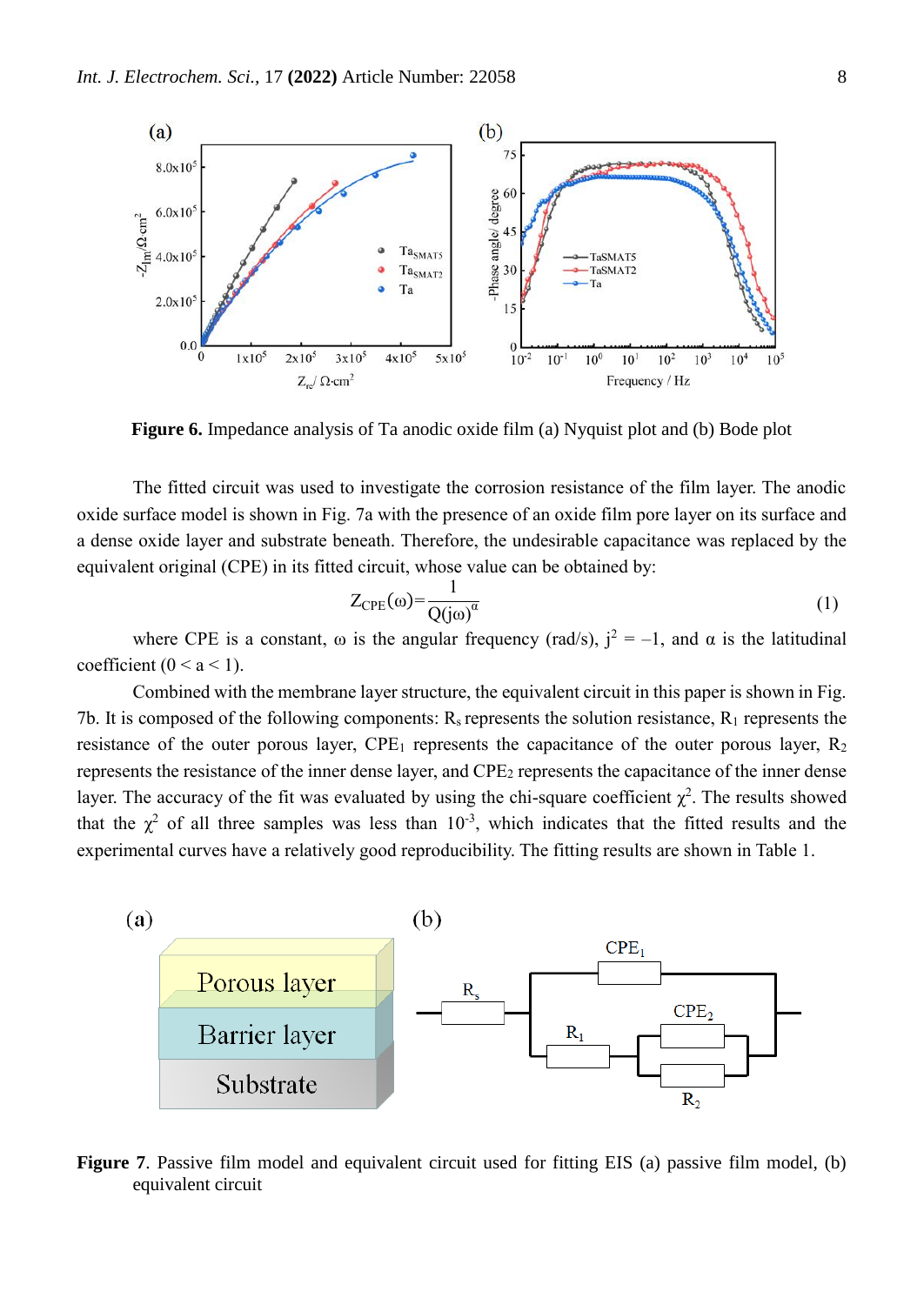Table 1 shows that the R<sub>1</sub> value of the Ta<sub>SMAT5</sub> sample is largest at 17.930 kΩ⋅cm<sup>2</sup>, followed by the Ta<sub>SMAT2</sub> sample at 13.271 kΩ∙cm<sup>2</sup>, and the lowest was for the Ta sample at ~6.822 kΩ∙cm<sup>2</sup>. R<sub>1</sub> reflects the diffusion of corrosive media in the porous layer. A larger  $R_1$  indicates a decrease in porosity of the porous layer and an increase in the diffusion path of the corrosive medium in the porous layer.  $R_2$  is the dense layer resistance, and its value exceeds that of  $R_1$ , which indicates that the dense layer, because of the compact structure of the oxide film, inhibits Cl diffusion, and the dense layer has a greater effect on the corrosion resistance. With an increase in grinding time, the value of  $R_2$  increased gradually. The TasmAT5 sample had the largest R2 of 32.219 kΩ∙cm<sup>2</sup>, followed by the TasmAT2 sample at 21.847 kΩ∙cm<sup>2</sup> and the lowest was the Ta sample at ~16.283 kΩ⋅cm<sup>2</sup>. The increase in potential reduces the porosity of the outer layer, and improves the inner-layer density.

| Samples             | CPE <sub>1</sub>            | $\alpha_1$ | CPE <sub>2</sub>            | $\alpha_2$ | $R_{s}$         | $R_1$            | $R_2$            | $\chi^2$ (10 <sup>-4</sup> ) |
|---------------------|-----------------------------|------------|-----------------------------|------------|-----------------|------------------|------------------|------------------------------|
|                     | $(\mu$ F.cm <sup>-2</sup> ) |            | $(\mu$ F.cm <sup>-2</sup> ) |            | $(\Omega.cm^2)$ | $(k\Omega.cm^2)$ | $(k\Omega.cm^2)$ |                              |
| Ta                  | 0.01386                     | 0.844      | 1.716                       | 0.597      | 1.123           | 6.822            | 16.283           | 7.104                        |
| Ta <sub>SMAT2</sub> | 0.00898                     | 0.739      | l.465                       | 0.642      | 1.108           | 13.271           | 21.847           | 8.463                        |
| Tasmats             | 0.00416                     | 0.891      | l.168                       | 0.681      | 1.126           | 17.930           | 32.219           | 5.278                        |

**Table 1.** Fitting data of EIS for Ta<sub>SMAT5</sub>, Ta<sub>SMAT2</sub>, and Ta

## *3.4 Molecular dynamics analysis of Ta anodic oxide coating*

To elucidate the activation mechanism of the Ta surface by surface mechanical grinding, the surface state after surface mechanical grinding was simulated by using molecular dynamics. Models with different grain numbers in a 100 nm  $\times$ 100 nm  $\times$ 100 nm box are shown in Fig. 8a, where the blue region is the body-centered cubic crystal structure, whereas the other colored regions are the facecentered cubic or hexagonal close-packed crystal structures. As the grain number increases, the proportion of other non-stationary structures increases and is concentrated mainly at the grain boundaries, which implies that the energy at the grain boundaries is elevated compared to within the grain.

The surface energy of the three structures after sectioning is shown in Fig. 8b. The surface energy is defined as  $E_{\text{surface}} = (E_{\text{after}} - E_{\text{before}})/(2A)$ , where  $E_{\text{before}}$  and  $E_{\text{after}}$  are the energies of the faceted surface and A is the cross-sectional area, respectively. As the number of grains increases, the surface energy of the material increases, and reaches  $2.399 \text{ J/m}^2$  when the number of grains reaches 10, which represents an energy increase of 14.840% over that of one grain. According to Yu [15], a higher material surface energy yields a higher surface activity. Therefore, when the material is ground mechanically on the surface, the material surface grain size decreases and the interfacial concentration increases, which leads to an increase in activity, and the interfacial sites provide nucleation sites for nucleation of the surface film layer, which is consistent with the experimental results of Azadmanjiri [16].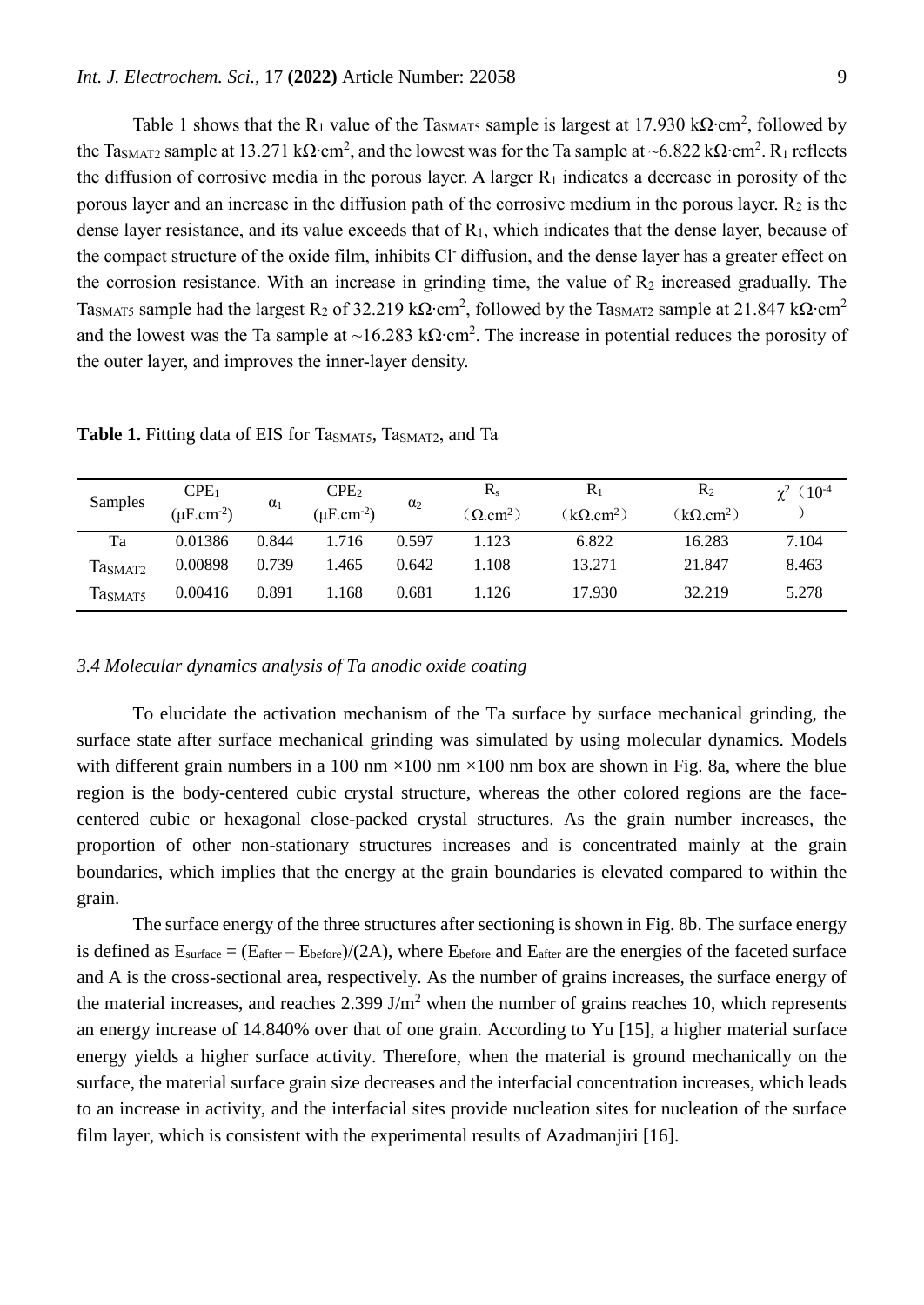The mean square displacement of the material at 300 K was analyzed as shown in Fig. 8c. The slope of the mean square displacement is the diffusion coefficient of the Ta atoms, and a larger slope implies a larger diffusion coefficient. The slope of the root-mean-square displacement of the material increased significantly with an increase in grain number. Further calculations of the diffusion number rates for the three structures show that the atomic diffusion rates were  $1.371 \times 10^{-6}$  m<sup>2</sup>/s,  $9.230 \times 10^{-6}$ <sup>5</sup> m<sup>2</sup>/s, and 5.126  $\times$  10<sup>-4</sup> m<sup>2</sup>/s for grains 1, 5, and 10, respectively, with the diffusion rate for grain 10 being 374 times higher than the diffusion rate for grain 1. According to the point defect model principle [17], the formation of oxide layers is a combination of outward diffusion of metal atoms and inward diffusion of oxygen atoms. The interface provides an ideal channel for atomic interdiffusion, which promotes film layer thickening and enhances the corrosion resistance.



**Figure 8.** Molecular kinetic analysis of SMAT promotion of oxide film production (a) nanocrystalline structures. The blue region is the body-centered cubic crystal structure, whereas the other colored regions are the face-centered cubic or hexagonal close-packed crystal structures. (b) surface energy, (c) mean square displacement.

# **4. CONCLUSIONS**

Mechanical grinding was used to enhance the corrosion resistance of the Ta surfaces. The average grain size of the Ta and TaSMAT5 samples was 73.8 nm and 13.2 nm, respectively, which indicates that the grain size on the specimen surface was reduced significantly and the grain boundary concentration increased after mechanical grinding pretreatment. XPS depth sputtering showed that the oxide film layer was enhanced by 340% after SMAT. The electrochemical properties of the Ta anodic oxide coating showed that the SMAT increased the corrosive potential  $(-0.1.143 \text{ V}_{SCE} \text{ of } T_{\text{4SMAT5}})$  and reduced the corrosion current (1.028  $\times$  10<sup>-4</sup> A·cm<sup>-2</sup> of Ta<sub>SMAT5</sub>), which implies that the anodic oxide film that was